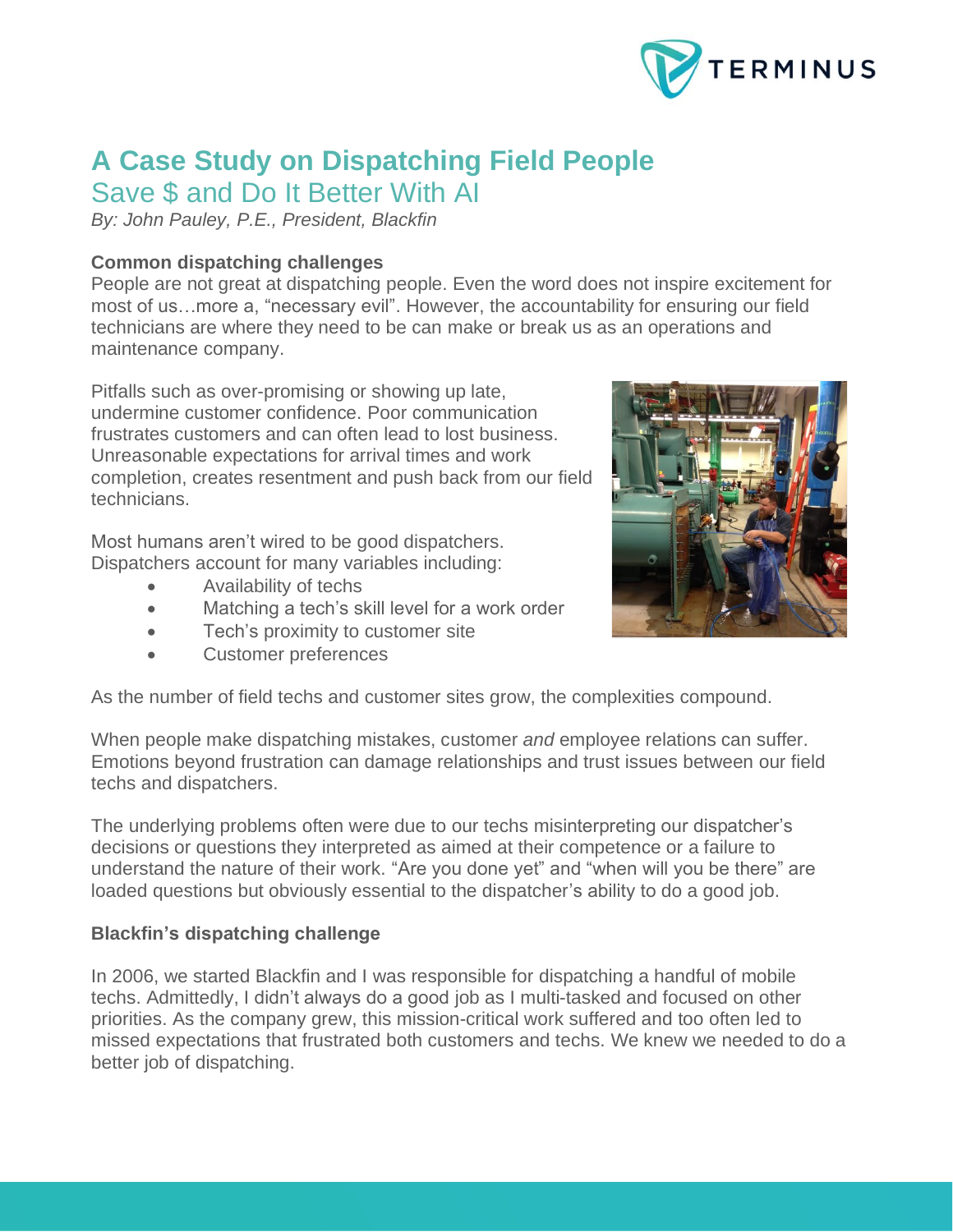

We hired someone who spent part of their time dispatching field techs. Although this improved dispatching, the dynamics didn't dramatically improve for our customers or techs.

Our customers started using web based real estate software so we became familiar with several of these smartphone applications. We found that these apps fell short of effectively handling dispatching, too.

#### **Finding a solution**

We looked for a better solution to our dispatching challenge; however, creating a website or app seemed to simply replicate tools already on the market.

In 2017, we met Matthew Beckner, who proposed an entirely new approach to our challenge: *Text-messaging coupled with artificial intelligence to completely automate dispatching.* 



Matt spent hours with our key clients, our techs and our human dispatcher to wire frame the complex workflow loop and [Terminus](file:///C:/Users/jmesm/AppData/Local/Packages/Microsoft.MicrosoftEdge_8wekyb3d8bbwe/TempState/Downloads/Terminus.AI) was created. Matt has an intuitive feel for customer experience and has built solutions that mitigate, "technology to human friction" and encourage people to adopt technology by making it work for them:

### *Technology should work for people rather than people working for technology.*

### **Outcomes of deploying Terminus AI**

With the implementation of Terminus AI we no longer had to log into websites or apps, deal with forgotten login credentials or waste time learning and navigating complicated systems. Terminus knows users by their phone number and uses intuitive text prompts to expedite work order creation, assignment and closure.

#### *And because it's AI, it learns with experience and becomes an even better dispatcher.*

Our techs rarely embrace technology intended to "manage" them but [Terminus](file:///C:/Users/jmesm/AppData/Local/Packages/Microsoft.MicrosoftEdge_8wekyb3d8bbwe/TempState/Downloads/Terminus.AI) removed the barriers and steps inherent with most traditional systems. This new technology gave our techs control and an empowered sense of responsibility. Our techs wanted us to expand use of the technology because it *helped* them.

[Terminus](file:///C:/Users/jmesm/AppData/Local/Packages/Microsoft.MicrosoftEdge_8wekyb3d8bbwe/TempState/Downloads/Terminus.AI) gave our techs control in accepting and scheduling work orders. This subtle change dramatically shifted the culture of our work environment because our techs felt empowered and responsible for handling work requests. Our field techs could estimate arrival and completion times better than someone sitting in an office. Techs also had the ability to defer work requests to other techs if they were busy or the job was not suited to their skill set.